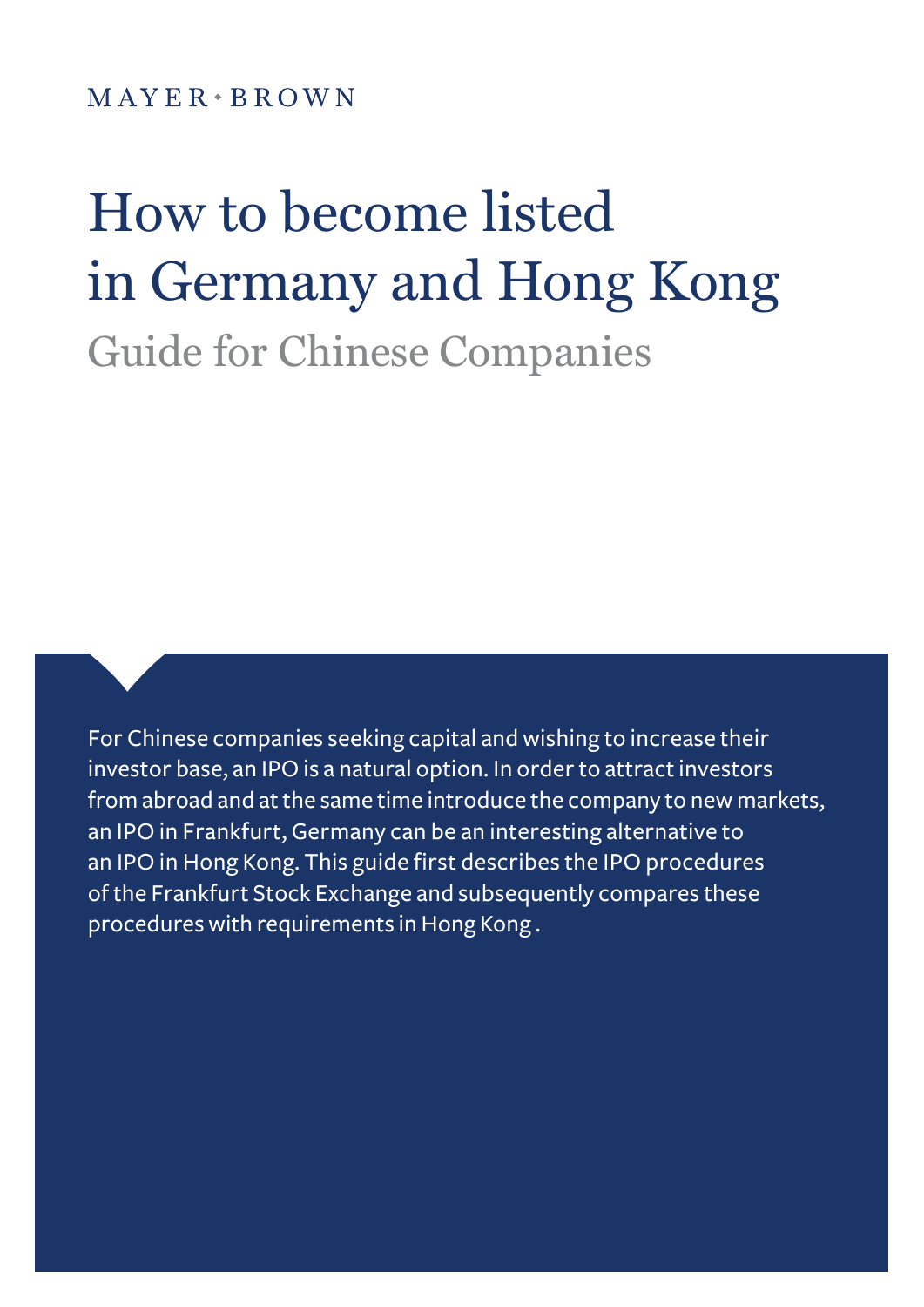If you have any questions or require more information on this white paper, please contact one of the lawyers listed below:



**Dr. Ulrike Binder Partner** T: +49 6979 41 1297 ubinder@mayerbrown.com



**Stephan Gittermann Partner** T: +49 69 7941 1681 sgittermann@mayerbrown.com



**Patrick C. K. Wong Partner** T: +852 2843 4528 patrick.wong@mayerbrownjsm.com



**Jacqueline S. T. Chiu Partner** T: +852 2843 2447 jacqueline.chiu@mayerbrownjsm.com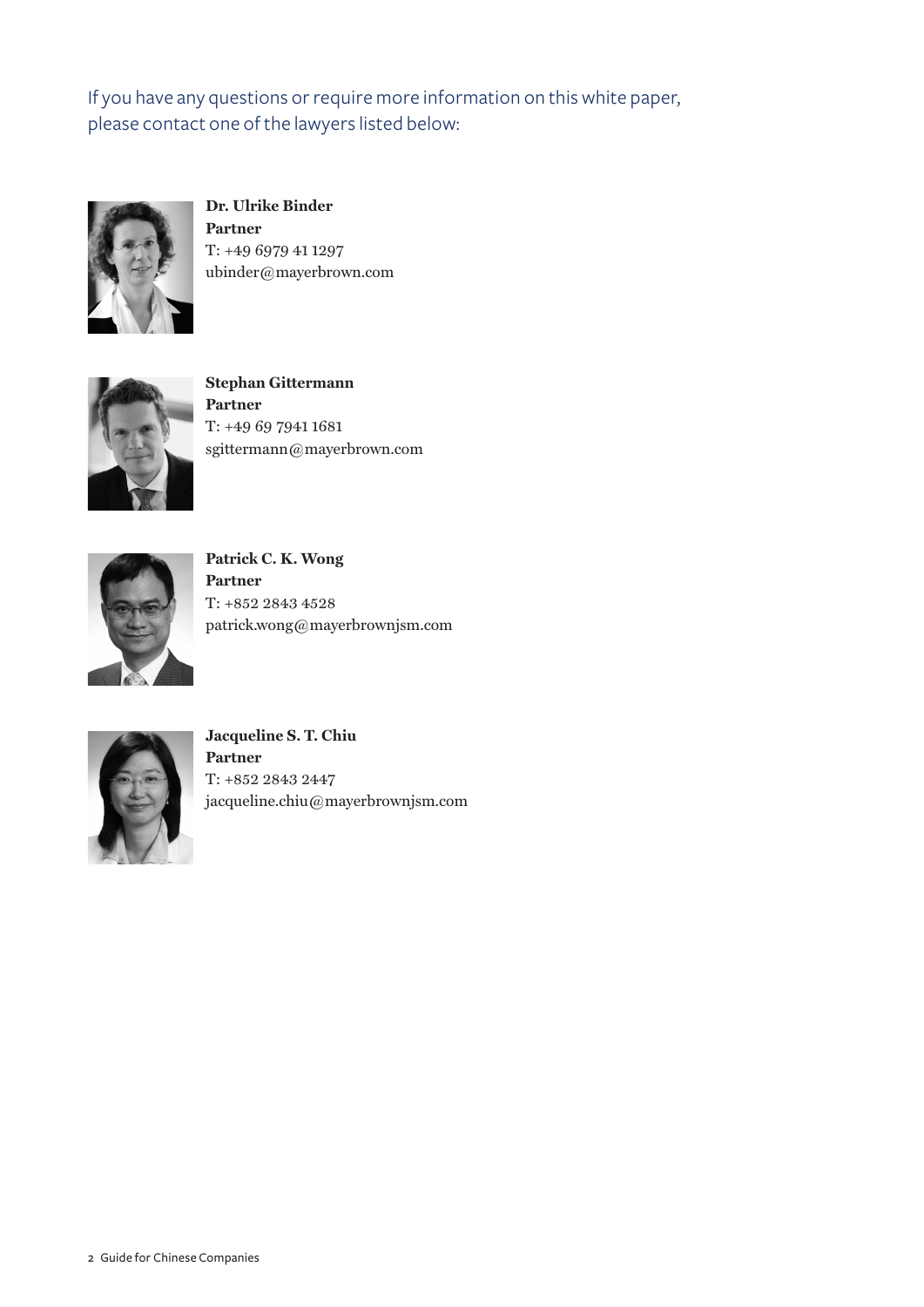An IPO is a perfect means to finance the future growth of a company, to enable existing shareholders to sell shares, to increase the investor base and at the same time to create public awareness for a company. A listing on a stock exchange outside a company's home market helps the company access foreign investors and foreign markets.

The Frankfurt Stock Exchange, the stock exchange run by Deutsche Börse AG, offers a listing platform for German and foreign companies. Different listing segments are available with different transparency standards, admission requirements and follow-on obligations. This enables issuers to choose the most suitable segment, taking into account their size, history and strategy. The XETRA trading system of the Frankfurt Stock Exchange helps to maintain high liquidity in the shares, thereby attracting investors. Companies including Allianz, Bayer, BMW and Daimler are listed on the Frankfurt Stock Exchange.

Since March 30, 2007, 16 Chinese companies have been listed on the Frankfurt Stock Exchange. Several more are expected to follow. This white paper explains how a listing on the Frankfurt Stock Exchange is implemented, which alternatives exist and compares the procedure with listing procedures in Hong Kong.

## The Listing Segments of the Frankfurt Stock Exchange

The Frankfurt Stock Exchange offers four different listing segments. Two segments are EU-regulated markets, i.e. they are subject to the high transparency standards of European law. Two further segments are non EU-regulated markets, i.e. they are regulated by the Frankfurt Stock Exchange itself and are therefore not subject to the high transparency standards of European law. The following chart demonstrates the listing segments and the standard of transparency:

## • EU-REGULATED MARKETS

Prime Standard General Standard

• EXCHANGE-REGULATED MARKETS Entry Standard First Quotation Board



# EU-Regulated Markets

#### ADMISSION REQUIREMENTS

In general and subject to exemptions in specific cases, in order to become listed on an EUregulated market, the following requirements must be met:

- The issuer must have existed since three years and have a reporting history for at least three years (exemptions available, e.g. SPACs);
- The issuers must have an expected minimum market capitalization of 1.25 million EUR (exemptions available);
- All shares of one class must be listed and at least 25 percent of the shares must be acquired by the public (exemptions available);
- The issuer must apply for the listing together with a bank;
- The issuer must publish a securities prospectus which must be approved by the Federal Financial Supervisory Authority and signed by the issuer and the bank;
- Applicable accounting standards for the prospectus are: International Financial Reporting Standards (IAS/IFRS) for EU issuers, IAS/IFRS or equivalent standards (US-GAAP) for non-EU issuers;
- The shares to be listed must be freely transferable;
- Non-EU issuers must evidence that they did not abstain from a listing in their home country for reasons of investor protection.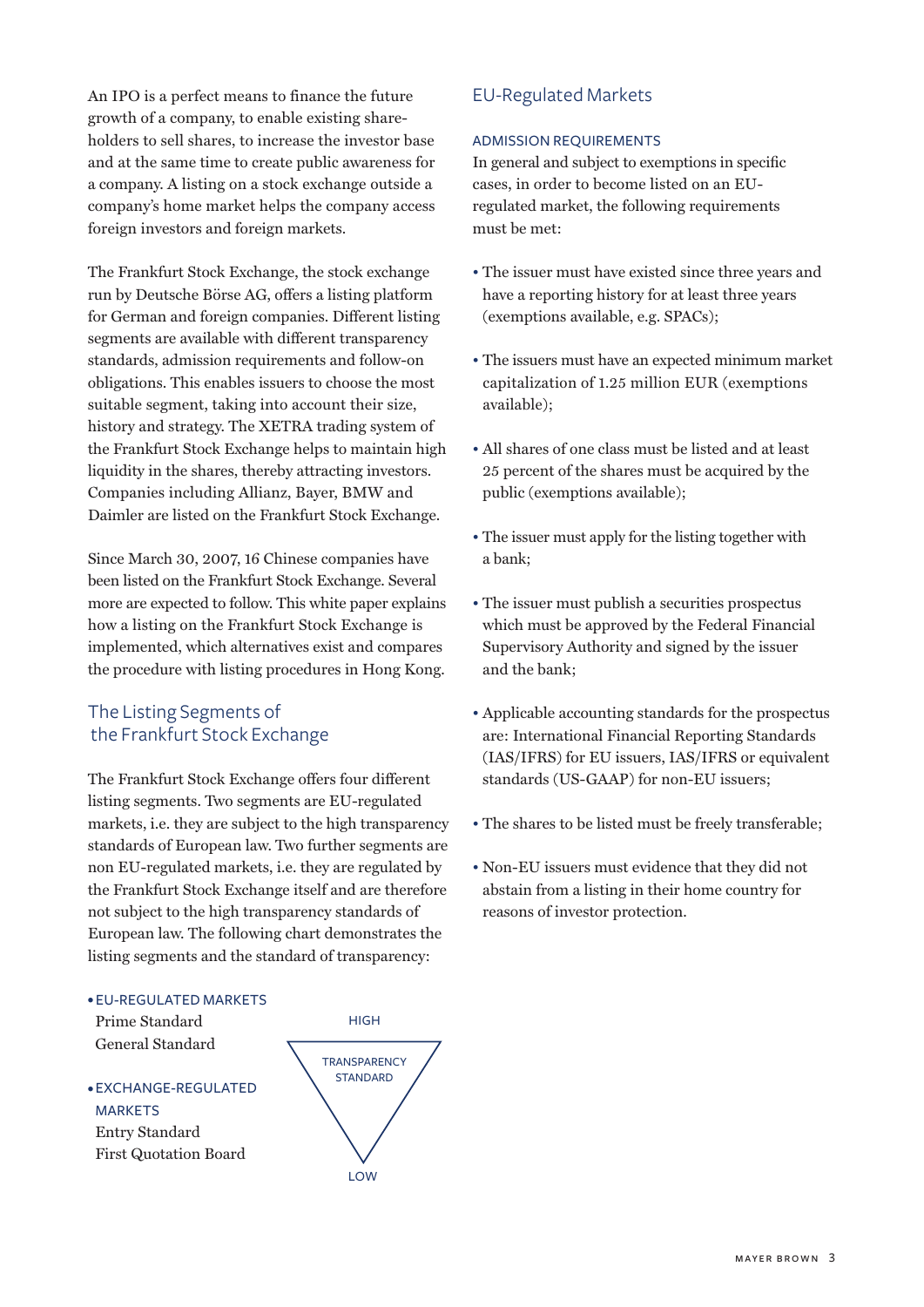# Follow-on Obligations

The following table sets out follow-on obligations of issuers resulting from a listing on an EU-regulated market, comparing obligations in the Prime and General Standard:

| <b>PRIME STANDARD</b>                                                                                                                                                                                                                  | <b>GENERAL STANDARD</b>                                                                                                                                                                               |
|----------------------------------------------------------------------------------------------------------------------------------------------------------------------------------------------------------------------------------------|-------------------------------------------------------------------------------------------------------------------------------------------------------------------------------------------------------|
| · Audited annual financial statements, publication<br>not later than four months after the end of the<br>reporting period                                                                                                              | • Audited annual financial statements, publication<br>not later than four months after the end of the<br>reporting period                                                                             |
| · Half-yearly financial statements, publication not<br>later than two months after the end of the reporting<br>period                                                                                                                  | • Half-yearly financial statements, publication not<br>later than two months after the end of the reporting<br>period                                                                                 |
| • Quarterly financial reports for Q1 and Q3,<br>publication not later than two months after the<br>end of the reporting period, publication not later<br>than three months after the end of the reporting<br>period for non-EU issuers | • Management interim reports to be published in<br>a period between 10 weeks after the beginning<br>and 6 weeks before the end of the first and second<br>half of the financial year                  |
| · Publication language: German and English (non-<br>German issuers and German issuers that submitted<br>a prospectus in English: English only sufficient)                                                                              | · Publication language: German (non-German<br>issuers and issuers that submitted a prospectus<br>in English: English only sufficient)                                                                 |
| · Obligation to make ad hoc disclosures                                                                                                                                                                                                | • Obligation to make ad hoc disclosures                                                                                                                                                               |
| • Insider lists to be prepared                                                                                                                                                                                                         | • Insider lists to be prepared                                                                                                                                                                        |
| • Insider trading prohibited                                                                                                                                                                                                           | • Insider trading prohibited                                                                                                                                                                          |
| · Market abuse prohibited                                                                                                                                                                                                              | • Market abuse prohibited                                                                                                                                                                             |
| · Disclosure of directors' dealings mandatory                                                                                                                                                                                          | · Disclosure of directors' dealings mandatory                                                                                                                                                         |
| · German Corporate Governance Code applicable                                                                                                                                                                                          | · German Corporate Governance Code applicable                                                                                                                                                         |
| • Major shareholdings to be notified by shareholders<br>(3 percent, 5 percent, 10 percent, 15 percent,<br>20 percent, 25 percent, 30 percent, 50 percent,<br>75 percent), and published by the issuer                                  | · Major shareholdings to be notified by shareholders<br>(3 percent, 5 percent, 10 percent, 15 percent,<br>20 percent, 25 percent, 30 percent, 50 percent,<br>75 percent), and published by the issuer |
| · Minimum one analyst conference per year                                                                                                                                                                                              |                                                                                                                                                                                                       |
| • Publication of corporate calendar on the issuer's                                                                                                                                                                                    |                                                                                                                                                                                                       |

website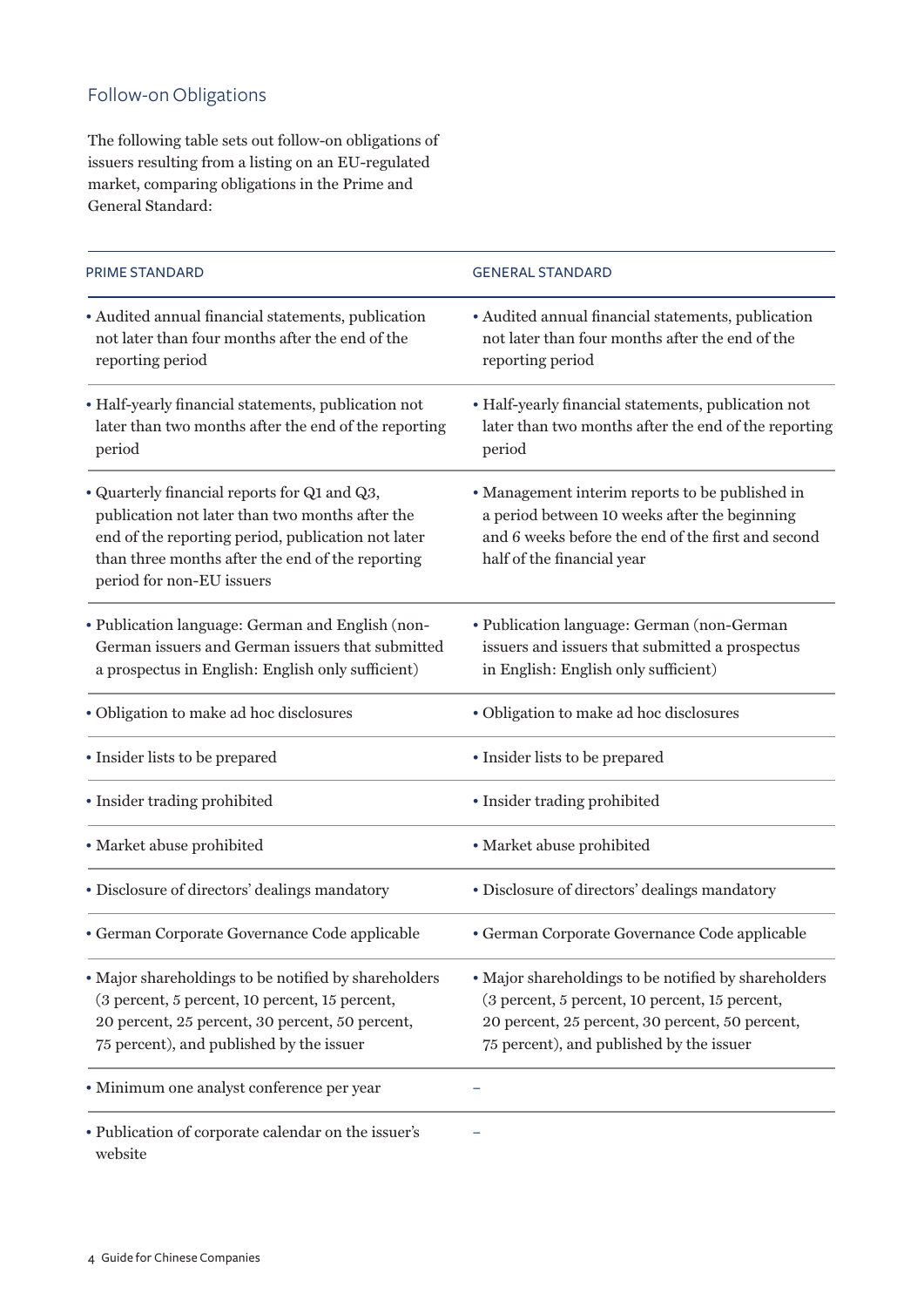## Exchange-Regulated Markets

#### ADMISSION REQUIREMENTS

Trading of shares on an exchange-regulated market does not require a formal listing of the shares. Rather, the Frankfurt Stock Exchange allows trading on these markets pursuant to its General Terms and Conditions. The application to trading of shares in an exchangeregulated market is not made by the issuer itself but by a registered trading member of the Frankfurt Stock Exchange. Admission of shares to the First Quotation Board of the Frankfurt Stock Exchange requires that the shares of the issuer are freely transferable, and the issuer has a minimum share capital of 250,000 Euro.

In order to create a trading segment with higher visibility than the First Quotation Board, but lower admission requirements and follow-on obligations for issuers than in the EU-regulated markets, the Frankfurt Stock Exchange established the Entry

## FOLLOW-ON OBLIGATIONS

The following table sets out follow-on obligations of issuers resulting from a trading of their shares on an exchange-regulated market, comparing obligations in Entry Standard and First Quotation Board:

Standard. Admission to trading in this segment additionally requires:

- Audited financial statements of the issuer pursuant to local GAAP or IFRS/IAS
- Written approval of the issuer to apply for trading in the Entry Standard
- Written undertaking by the applicant to ensure compliance with follow-on obligations
- Agreement between issuer and a listing partner of Deutsche Börse
- Company profile or, if shares are publicly offered, securities prospectus
- The issuer must have existed for at least one year (exemptions available),

| <b>ENTRY STANDARD</b>                                                                                                                                                              | <b>FIRST QUOTATION BOARD</b> |
|------------------------------------------------------------------------------------------------------------------------------------------------------------------------------------|------------------------------|
| • Insider trading prohibited                                                                                                                                                       | • Insider trading prohibited |
| • Market abuse prohibited                                                                                                                                                          | • Market abuse prohibited    |
| • Audited annual financial statements pursuant to<br>local GAAP or IFRS, publication not later than<br>six months after the end of the reporting period<br>on the issuer's website |                              |
| • Interim report, publication within three months of<br>the end of the first half of each financial year on the<br>issuer's website                                                |                              |
| • Immediate publication of important company news<br>on issuer's website                                                                                                           |                              |
| • Publication of brief company profile and corporate<br>calendar on issuer website                                                                                                 |                              |
| • Publication language: German or English                                                                                                                                          |                              |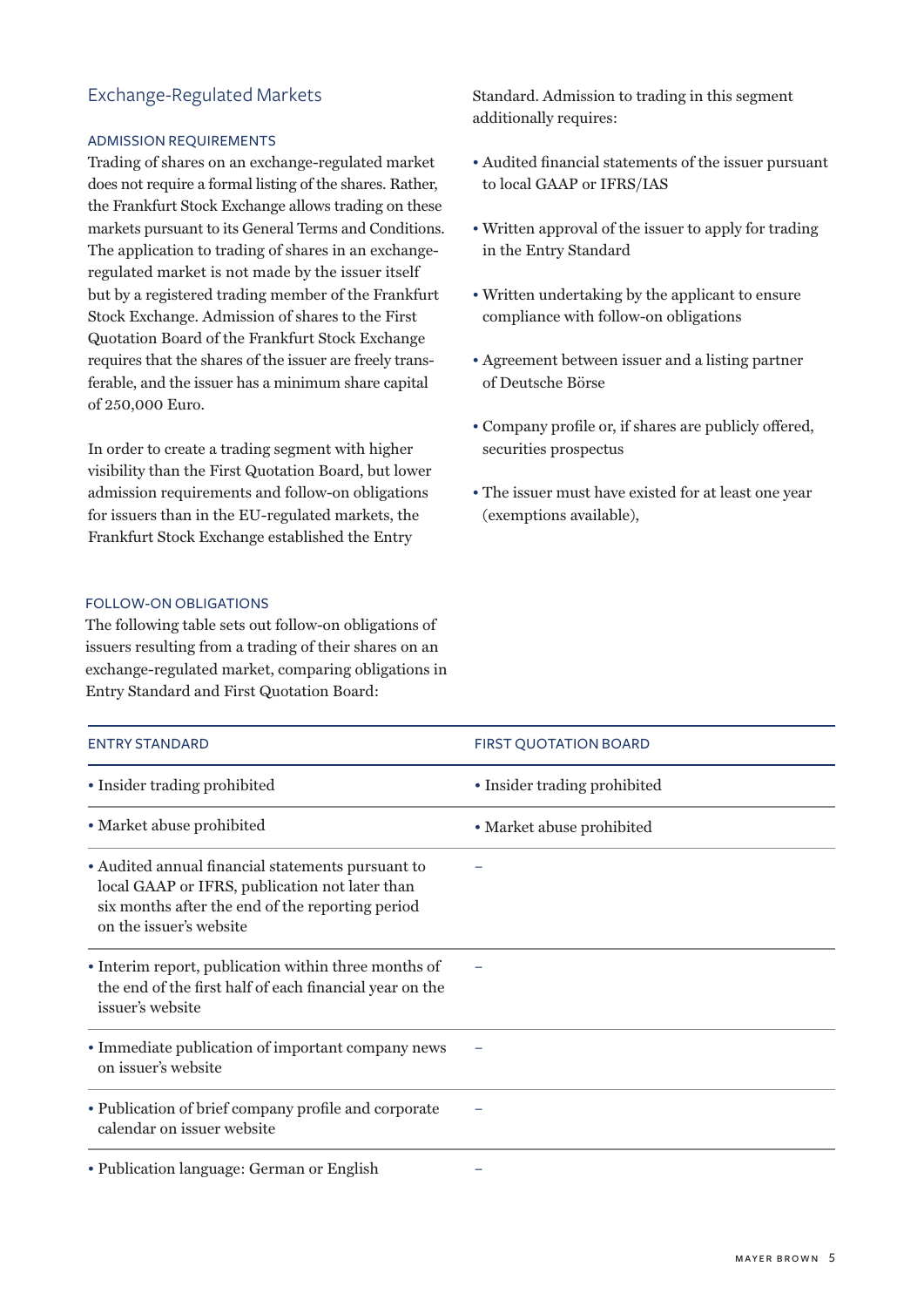## Procedure for an IPO in Germany

#### ROADMAP TO THE LISTING

The IPO process starts long before the first trading day. From the decision to go public until the admission to listing, issuers must go through numerous processes. Among other steps, these include: recruiting appropriate partners, checking whether the requirements for the going public are met through due diligence, developing the issuing concept and the equity story as well as setting up an efficient corporate organization. In general, the process can be determined by the following phases:

#### *a) Internal planning and preparation*

- Form an IPO team within the issuer
- Selection of the bank that will act as underwriter and advise the issuers in all business related questions regarding the listing
- Selection of advisors: lawyers and accountants
- Development of appropriate corporate structure (such as establishment of a (German) holding corporation, implementation of corporate governance structures, compliance organization)
- Preparation of the business plan
- Internal due diligence
- Preparation of an IPO time table

#### *b) Structuring*

- Project presentation to Federal Financial Supervisory Authority (*Bundesanstalt für Finanzdienstleistungsaufsicht, BaFin*)
- Preparation of management presentation
- Due diligence (by advisors of the underwriter)
- Drafting of the prospectus (for details please see below)
- Final determination of capital needs, issue volume, volume of capital increase
- Start of investor communication

#### *c) Realization and Marketing*

- Filing of the prospectus with BaFin
- Approval of the prospectus by BaFin
- Publication of the prospectus
- Offer period: marketing of the shares in a roadshow to investors
- Determination of the offer price
- Listing/first day of trading
- *d) Secondary trading*
- Continuous trading of the shares on XETRA
- Compliance with on-going listing obligations (depending on market segment)
- Continuous investor communication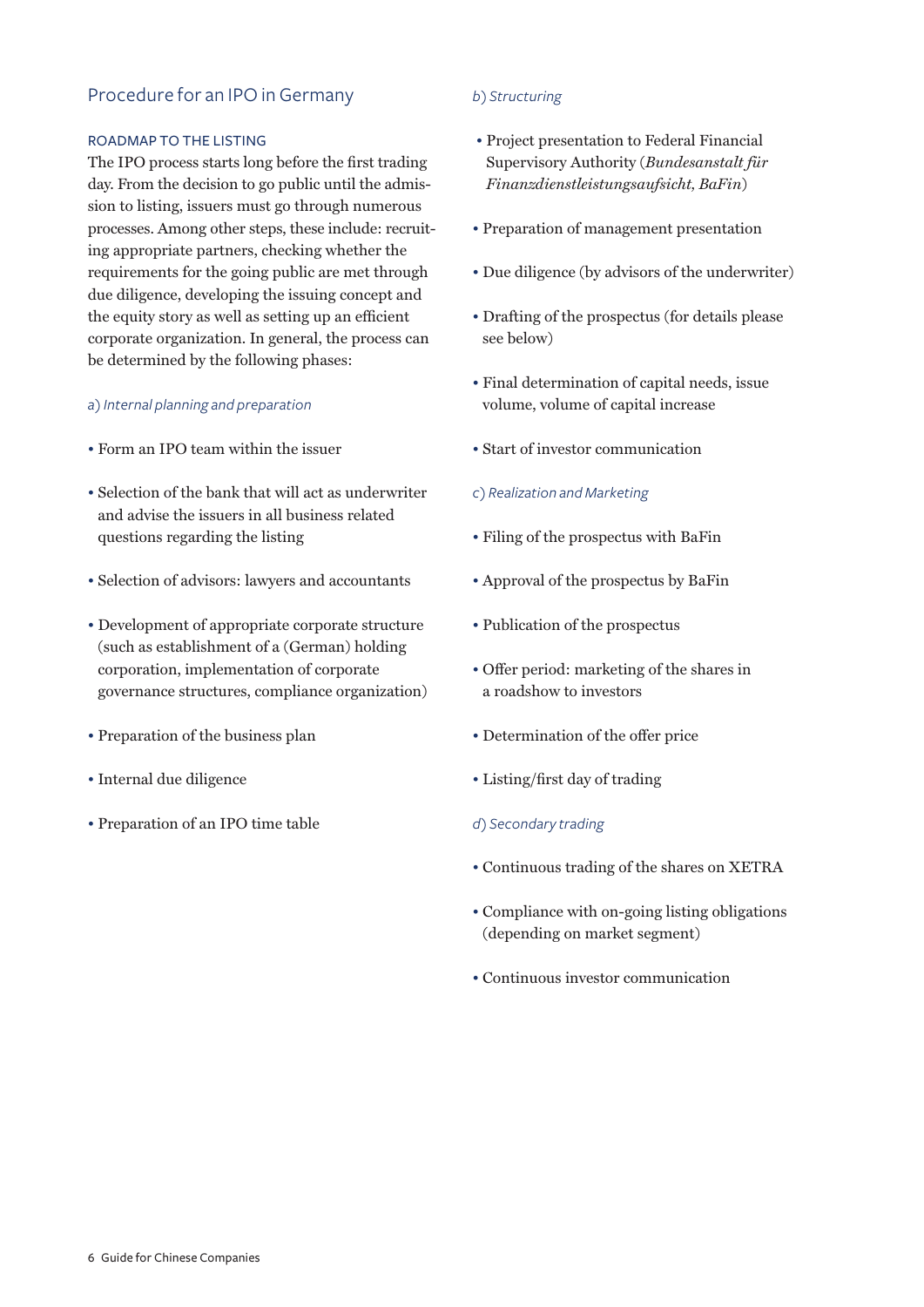# TIMETABLE

The following timetable serves as an example for an IPO conducted on the Frankfurt stock exchange.

| <b>IPO Timetable</b>                                                                               | M1 | M <sub>2</sub>                              | M <sub>3</sub> | M4          | M <sub>5</sub> | M <sub>6</sub> | M7 | M8                           |   | M <sub>9</sub> |
|----------------------------------------------------------------------------------------------------|----|---------------------------------------------|----------------|-------------|----------------|----------------|----|------------------------------|---|----------------|
|                                                                                                    |    | <b>Internal Planning</b><br>and Preparation |                |             |                |                |    | Realisation<br>and Marketing |   |                |
|                                                                                                    |    |                                             |                | Structuring |                |                |    |                              |   |                |
| · Selection of advisors                                                                            |    |                                             |                |             |                |                |    |                              |   |                |
| · International due diligence,<br>international preparation                                        |    |                                             |                |             |                |                |    |                              |   |                |
| • Beauty contest<br>between banks                                                                  |    |                                             |                |             |                |                |    |                              |   |                |
| · Selection bank(s)                                                                                |    |                                             |                |             |                |                |    |                              |   |                |
| • Projekt presentation<br>to BaFin                                                                 |    |                                             |                |             |                |                |    |                              |   |                |
| · Preparation of management<br>presentation,<br>business plan                                      |    |                                             |                |             |                |                |    |                              |   |                |
| · Due diligence                                                                                    |    |                                             |                |             |                |                |    |                              |   |                |
| · Drafting of prospectus                                                                           |    |                                             |                |             |                |                |    |                              |   |                |
| · Final determination<br>of capital needs; capital<br>increase, start of investor<br>communication |    |                                             |                |             |                |                |    |                              |   |                |
| · Filing of prospectus<br>with BaFin                                                               |    |                                             |                |             |                |                |    |                              |   |                |
| • Approval of prospectus<br>by BaFin                                                               |    |                                             |                |             |                |                |    |                              | ★ |                |
| · Publication of prospectus                                                                        |    |                                             |                |             |                |                |    |                              | ★ |                |
| · Public offering period                                                                           |    |                                             |                |             |                |                |    |                              |   |                |
| · Determination of offer price                                                                     |    |                                             |                |             |                |                |    |                              |   |                |
| • Listing                                                                                          |    |                                             |                |             |                |                |    |                              |   |                |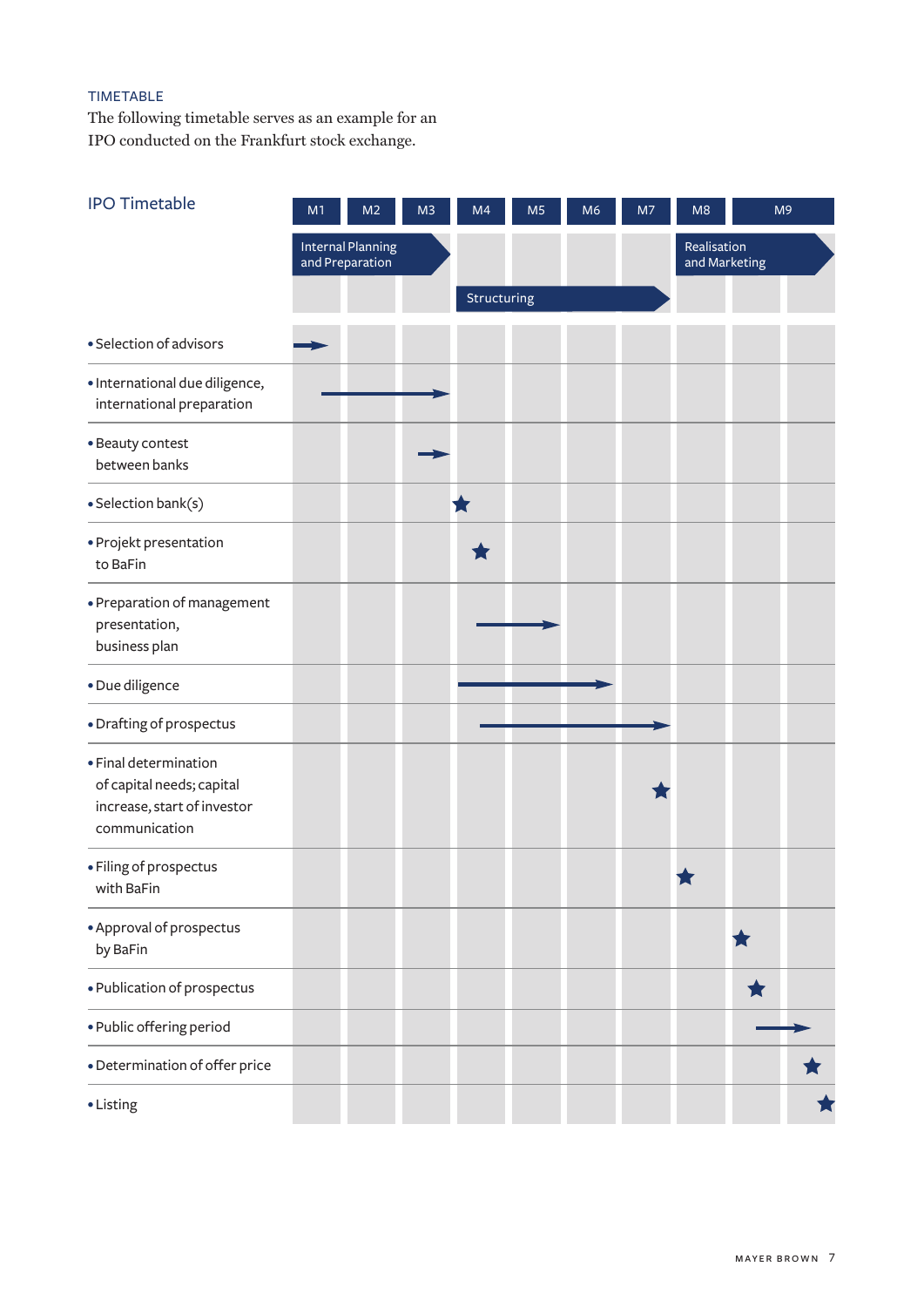#### STRUCTURING ALTERNATIVES FOR CHINESE ISSUERS

The Frankfurt Stock Exchange is available for listings of German as well as non-German entities. Thus, a Chinese company can be directly listed on the Frankfurt Stock Exchange, provided, however, that its shares are freely tradable. Alternatively, a holding company can be established that is located in Germany or in another EU member state, and which owns the operative Chinese company. Such structures were regularly used in past IPOs of Chinese companies in Frankfurt. From a marketing perspective, the listing of a German (or at least European) entity might be favorable because German and European investors are more familiar with a German (or other European) entity and its governance structures.

## The Securities Prospectus

In most cases, an IPO requires the preparation of a securities prospectus in accordance with the EU Prospectus Directive. A prospectus is required if shares are publicly offered (versus a sale in a private placement to a limited number of investors which are already known to the issuer), or if the shares shall be listed on an EU-regulated market (Prime Standard or General Standard). An IPO generally involves a public offering of shares, i.e. the marketing of the shares to a broader public of institutional and private investors. This is only permissible in Germany (and in the other member states of the European Union) based on an approved securities prospectus.

The prospectus is drafted by the lawyers of the issuer, with input from the issuer, its auditors, the underwriter and the advisers of the underwriter. It forms the basis for all investor communication in the IPO, i.e. all relevant information on the issuer must be contained in the prospectus. It must be approved by BaFin before it is published. BaFin has a period of approximately three weeks for its review. A time period of at least three months should be scheduled for the drafting of the prospectus.

#### Content

The prospectus must in particular contain the following information:

- Summary
- Risk factors
- Details of the offering (number and price of offered shares, timetable, etc.)
- Use of proceeds from the offering
- Dividend policy, historical earnings per share
- Detailed discussion of historical financial results
- Strategy and strengths of the issuer
- Industry overview
- Detailed description of the business of the issuer
- Shareholder structure
- General information on the issuer and the issuer's group
- Information on the share capital of the Issuer
- Related party transactions
- Taxation
- Recent developments and outlook (since last financial statements)
- Audited consolidated financial statements for the last three financial years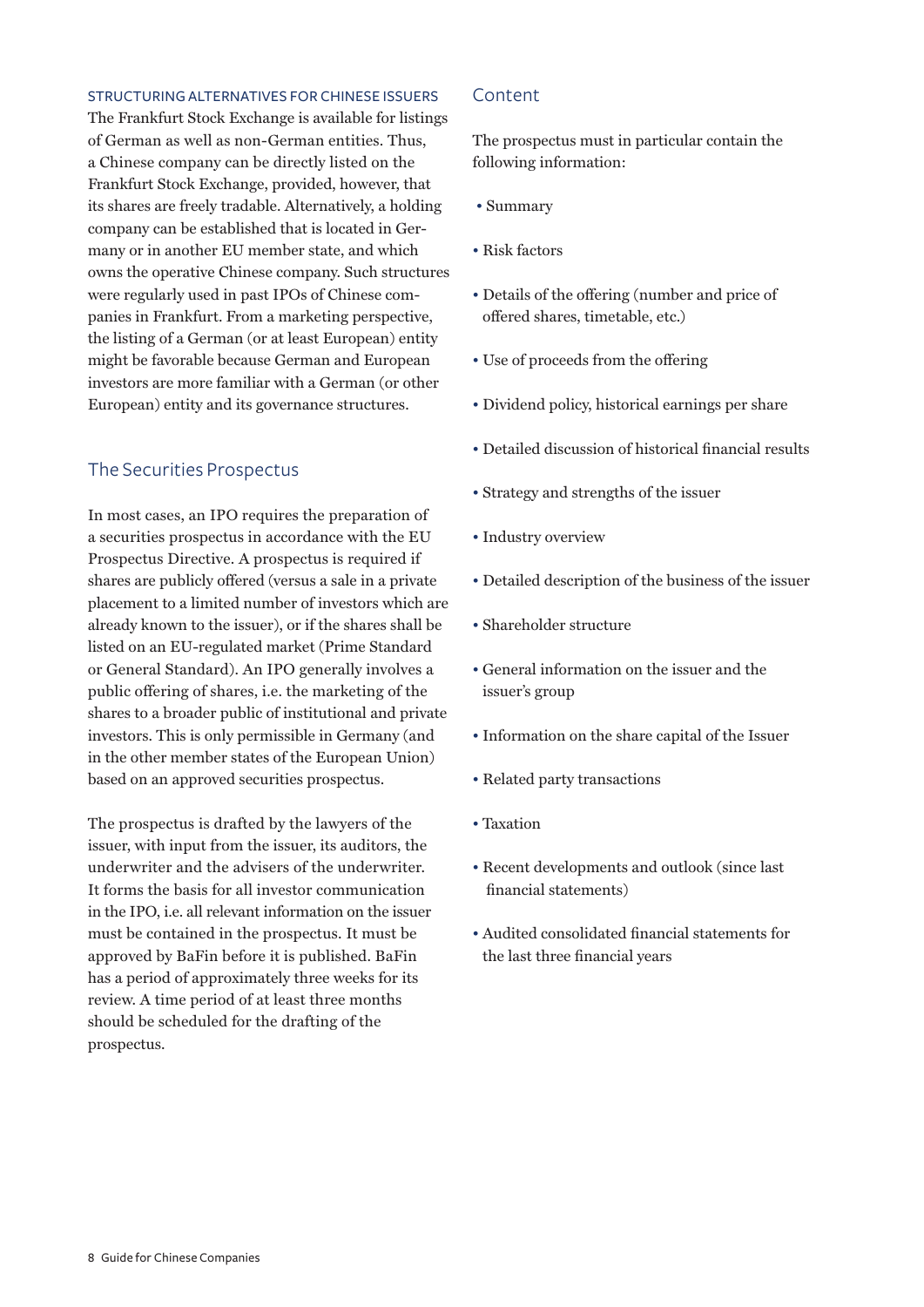#### LANGUAGE

The prospectus must be prepared in German, if the issuer is a German company and the listing occurs only in Germany. However, an English prospectus with a German translation of the prospectus summary is sufficient, if the shares are also publicly offered or listed in another member state of the European Economic Area.

If the issuer has its seat in another member state of the European Economic Area (other than Germany), the prospectus can be published in English. However, a German translation of the prospectus summary is required.

Please note that an issuer which has its seat outside the European Economic Area is deemed to be a German issuer if the shares are for the first time publicly offered or listed in Germany.

## FINANCIAL INFORMATION

The prospectus must contain the following financial information:

• Audited consolidated financial statements for the last three financial years (or such shorter period for which the issuers has been existing), prepared in accordance with IFRS for EU-issuers; non-EU issuers can use other reporting standards which are equivalent to IFRS (US-GAAP).

- Pro-forma financial information is necessary in case of major acquisition or disposition resulting in more than a 25 percent change in total assets, revenues, or profits or losses
- Interim financial information is necessary if the prospectus dates more than nine months after the end of the last audited financial year

## SPACs

A special purpose acquisition company (SPAC) is a pooled investment vehicle that allows public stock market investors to invest in private equity type transactions, particularly leveraged buyouts. SPACs are shell or blank-check companies that have no operations but go public with the intention of merging with or acquiring a company with the proceeds of the SPAC's IPO. The capital raised with the IPO is paid into a trust account and in the event that the transaction is not concluded, it can be paid back to the investors with interest.

The Luxemburg-based company Helikos S.E. is the first SPAC-IPO on the Frankfurt Stock Exchange and is listed in the Prime Standard segment since Februay 2010. SPAC is an increasingly popular choice for Chinese companies seeking capital.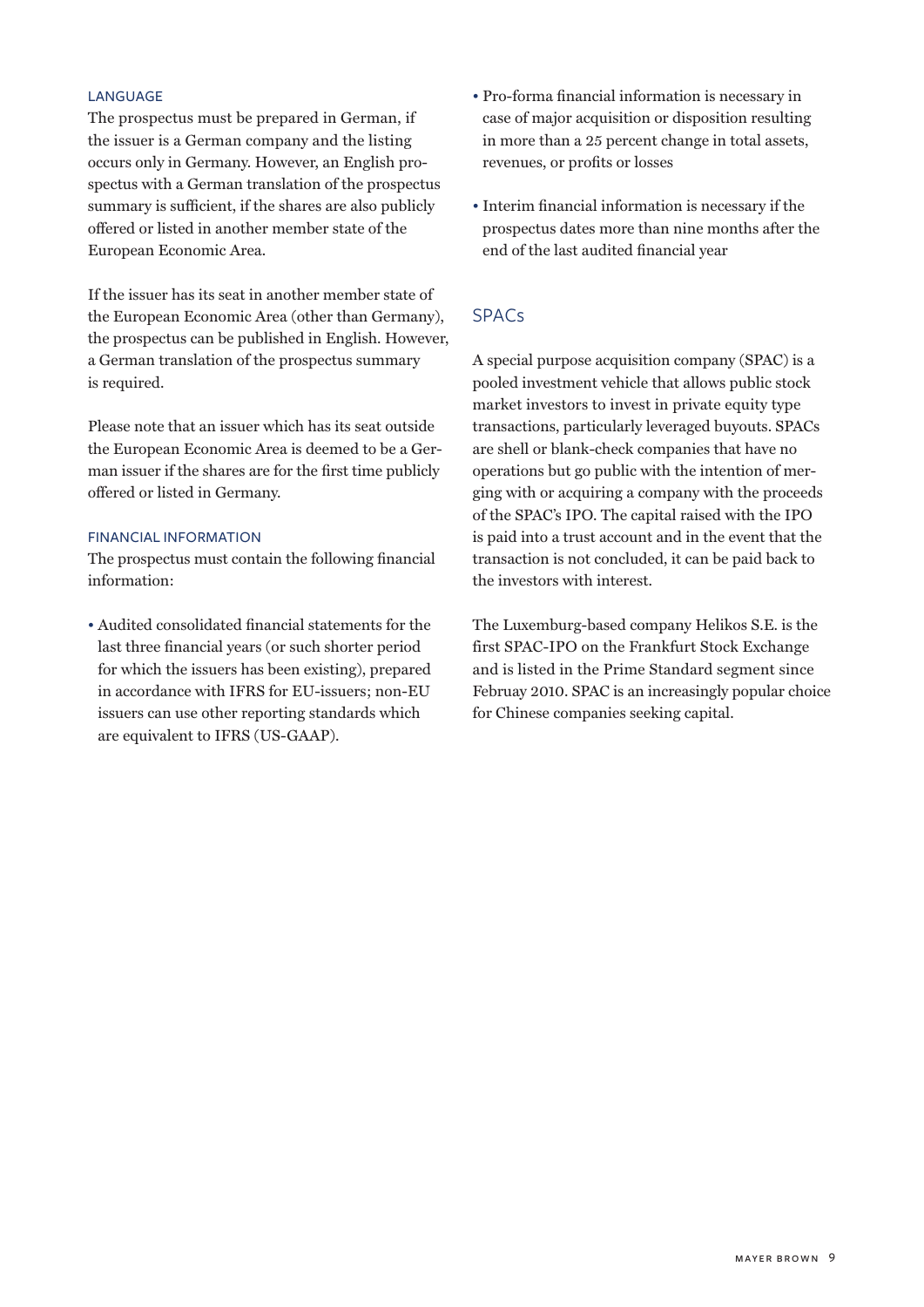# Comparison of Listing on the Frankfurt Stock Exchange and the Hong Kong Stock Exchange

| <b>ITEMS</b>                          | <b>DEUTSCHE BÖRSE</b>                                                                                                                                                                                                                                                                                                                                                                                                                                                                                                                                                                                                                                     | <b>HONG KONG</b>                                                                                                                                                                                                                                                                                                                                                                                                                                                                                                               |
|---------------------------------------|-----------------------------------------------------------------------------------------------------------------------------------------------------------------------------------------------------------------------------------------------------------------------------------------------------------------------------------------------------------------------------------------------------------------------------------------------------------------------------------------------------------------------------------------------------------------------------------------------------------------------------------------------------------|--------------------------------------------------------------------------------------------------------------------------------------------------------------------------------------------------------------------------------------------------------------------------------------------------------------------------------------------------------------------------------------------------------------------------------------------------------------------------------------------------------------------------------|
| <b>Approving</b><br><b>Authority</b>  | <b>Approval of Prospectus:</b><br>• Federal Financial Supervisory Authority<br>("BaFin")<br><b>Listing of shares:</b><br>• Deutsche Börse/Managing Board of the<br>Frankfurt Stock Exchange<br>("Geschäftsführung")                                                                                                                                                                                                                                                                                                                                                                                                                                       | • China Securities Regulatory Commission<br>("CSRC")<br>• The Stock Exchange of Hong Kong Limited<br>("HKEx")<br>• The Securities and Futures Commission<br>in Hong Kong ("SFC")<br>• The Hong Kong Company Registry<br>("CoReg")                                                                                                                                                                                                                                                                                              |
| <b>Approving</b><br><b>Procedures</b> | Approval of the prospectus by BaFin:<br>• project presentation at an early stage,<br>agreement on time table<br>· submission of prospectus to BaFin<br>• review of prospectus by BaFin and making<br>of amendments requested by BaFin<br>Listing procedure with Deutsche Börse<br>• EU Regulated Market: filing the appli-<br>cation for admission to the Management<br>Board of the stock exchange together<br>with a bank or financial services institu-<br>tion that is approved for trading on a<br>German exchange<br>· Exchange Regulated Markets: inclusion<br>applications filed via the electronic appli-<br>cation tool "E-listing Open Market" | (A=Date of application for listing)<br>• Overseas listing approval from CSRC,<br>if required (Before A)<br>• Listing procedure with and approval of<br>the prospectus by HKEx and SFC<br>• Application for listing on the Exchange<br>and submission of among other things<br>an advance proof of the prospectus (A)<br>for vetting<br>• Hearing by Listing Committee of HKEx<br>$(A+25)$<br>• Approval of the prospectus for registration<br>• Registration of prospectus with CoReg<br>· Issue of prospectus & formal notice |
| <b>Approving</b><br><b>Timeline</b>   | Timing for the approval of the<br>prospectus<br>• approximately four weeks from filing of<br>the prospectus with BaFin, but depending<br>on complexity of the case<br>Listing procedure with Deutsche Börse<br>• up to five business days                                                                                                                                                                                                                                                                                                                                                                                                                 | Please see the above information about<br>approving timeline                                                                                                                                                                                                                                                                                                                                                                                                                                                                   |
| <b>Applicable Law</b><br>for Listing  | • EU Regulated Market: EU prospectus<br>directive, German securities law<br>· Exchange Regulated Market: EU<br>prospectus directive, stock exchange rules                                                                                                                                                                                                                                                                                                                                                                                                                                                                                                 | • The Laws of Hong Kong No.32: Companies<br>Ordinance<br>• The Laws of Hong Kong No.571: Securities<br>and Futures Ordinance<br>• Rules Governing the Listing of Securities on<br>the Stock Exchange of Hong Kong Limited                                                                                                                                                                                                                                                                                                      |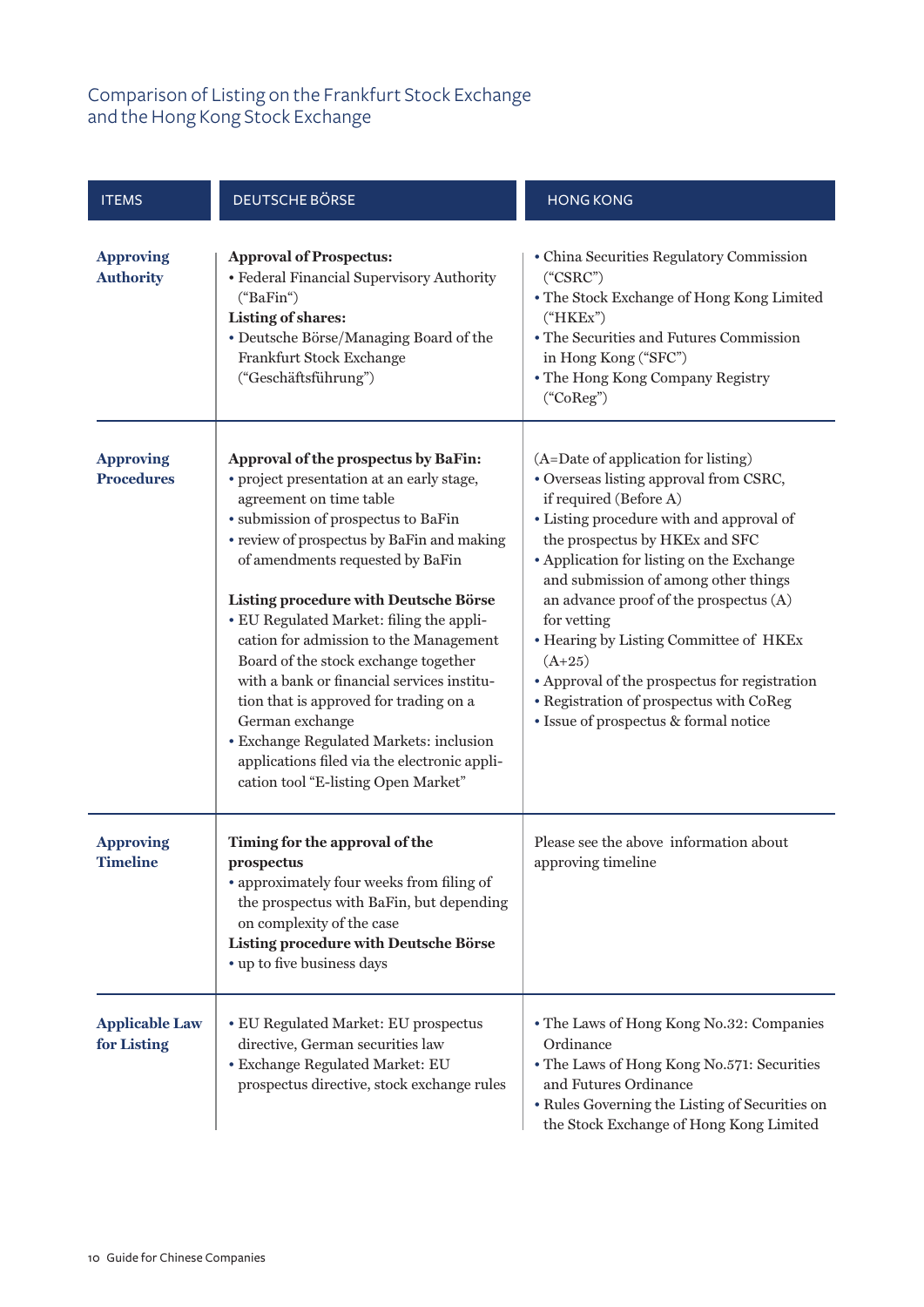| <b>ITEMS</b>                                                                           | <b>DEUTSCHE BÖRSE</b>                                                                                                                                                                                                                                                                                                                                                                                                                                                                                                                                                            | <b>HONG KONG</b>                                                                                                                                                                                                                                                                                                                                  |
|----------------------------------------------------------------------------------------|----------------------------------------------------------------------------------------------------------------------------------------------------------------------------------------------------------------------------------------------------------------------------------------------------------------------------------------------------------------------------------------------------------------------------------------------------------------------------------------------------------------------------------------------------------------------------------|---------------------------------------------------------------------------------------------------------------------------------------------------------------------------------------------------------------------------------------------------------------------------------------------------------------------------------------------------|
| <b>Post-Listing</b><br><b>Continuing</b><br><b>Requirements</b><br>of the Sponsor      | • No obligation to appoint a designated<br>sponsor                                                                                                                                                                                                                                                                                                                                                                                                                                                                                                                               | • Must appoint a compliance advisor for the<br>first full financial year of the listing                                                                                                                                                                                                                                                           |
| <b>Post-Listing</b><br><b>Approval for</b><br>Re-Financing/<br><b>Capital Increase</b> | • Capital increases and issuance of new<br>shares are possible at any time. A new<br>prospectus might be required and would<br>have to be approved by BaFin, but no<br>permission by Deutsche Börse or BaFin<br>for the transaction itself.<br>• If the issuer is a German company,<br>the shareholders' meeting would have<br>to resolve on the capital increase or<br>authorize the management board to<br>implement a capital increase. Existing<br>shareholders would generally be<br>entitled to subscription rights in capital<br>increases, but exemptions are available. | • No further issues of shares by a listed<br>issuer within six months of listing.<br>• Any person regarded as a Controlling<br>Shareholder shall not dispose of his shares<br>within the first six months of listing, or<br>cease to be a Controlling Shareholder<br>in the six months following the expiry<br>of the first mentioned six months. |
| <b>Regulatory</b><br><b>Working</b><br>Language                                        | German;<br>Prospectus in English is possible for<br>foreign issuers or if shares are also offered<br>in other EU member states, but German<br>translation of the prospectus summary<br>required.                                                                                                                                                                                                                                                                                                                                                                                 | English and Chinese                                                                                                                                                                                                                                                                                                                               |